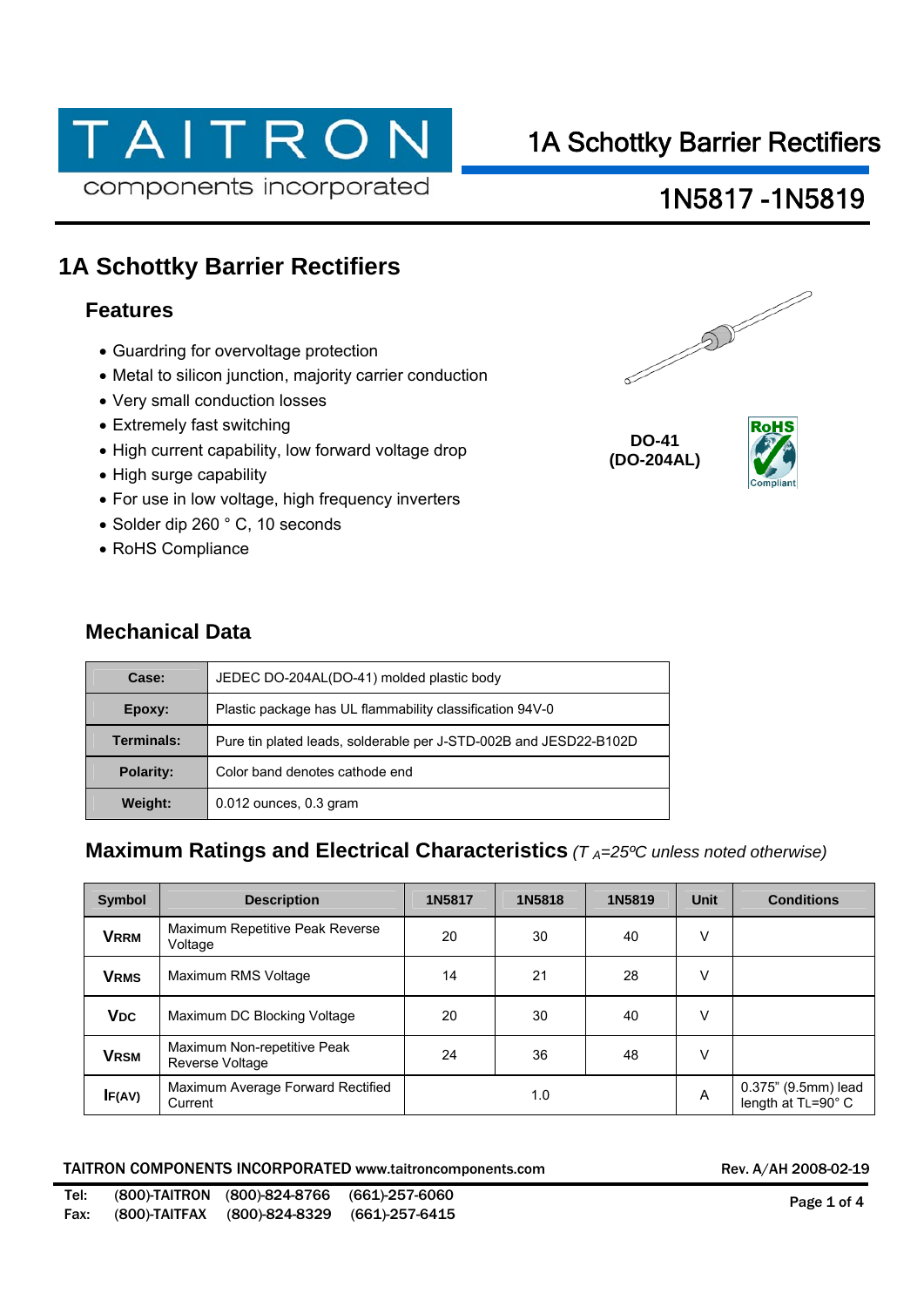# 1N5817 -1N5819

| <b>Symbol</b>       | <b>Description</b>                                         | 1N5817          | 1N5818 | 1N5819 | <b>Unit</b>     | <b>Conditions</b>                                                                 |
|---------------------|------------------------------------------------------------|-----------------|--------|--------|-----------------|-----------------------------------------------------------------------------------|
| <b>IFSM</b>         | Peak Forward Surge Current                                 |                 | 25     |        |                 | 8.3ms single half<br>sine-wave<br>superimposed on<br>rated load (JEDEC<br>Method) |
| <b>VF</b>           | Maximum Instantaneous<br>Forward Voltage (Note 1)          | 0.45            | 0.55   | 0.60   | $\vee$          | $IF=1.0A$                                                                         |
| <b>IR</b>           | Maximum DC Reverse Current at<br>Rated DC Blocking Voltage | 0.5             |        |        | mA              | $TA = 25^\circ C$                                                                 |
|                     |                                                            | 10 <sup>°</sup> |        |        |                 | TA=100°C                                                                          |
| <b>C</b> J          | <b>Typical Junction Capacitance</b>                        | 125             | 110    |        | рF              | VR=4V, f=1MHz                                                                     |
| <b>Rthja</b>        | <b>Typical Thermal Resistance</b>                          | 50              |        |        | $\degree$ C / W | Note 2                                                                            |
| <b>RthJL</b>        |                                                            | 15              |        |        |                 |                                                                                   |
| TJ,<br><b>T</b> stg | Operating Junction and Storage<br><b>Temperature Range</b> | $-65$ to $+125$ |        |        | $^{\circ}$ C    |                                                                                   |

**Note:** (1) Pulse test: 300μS pulse width, 1% duty cycle.

(2) Thermal resistance from junction to lead vertical P.C.B mounted, 0.375" (9.5mm) lead length with 1.5 x 1.5" (38 x 38mm) copper pads.

### **Typical Characteristics Curves**



**Fig.2-Max. Non-Repetitive Peak Forward Surge Current** 





Rev. A/AH 2008-02-19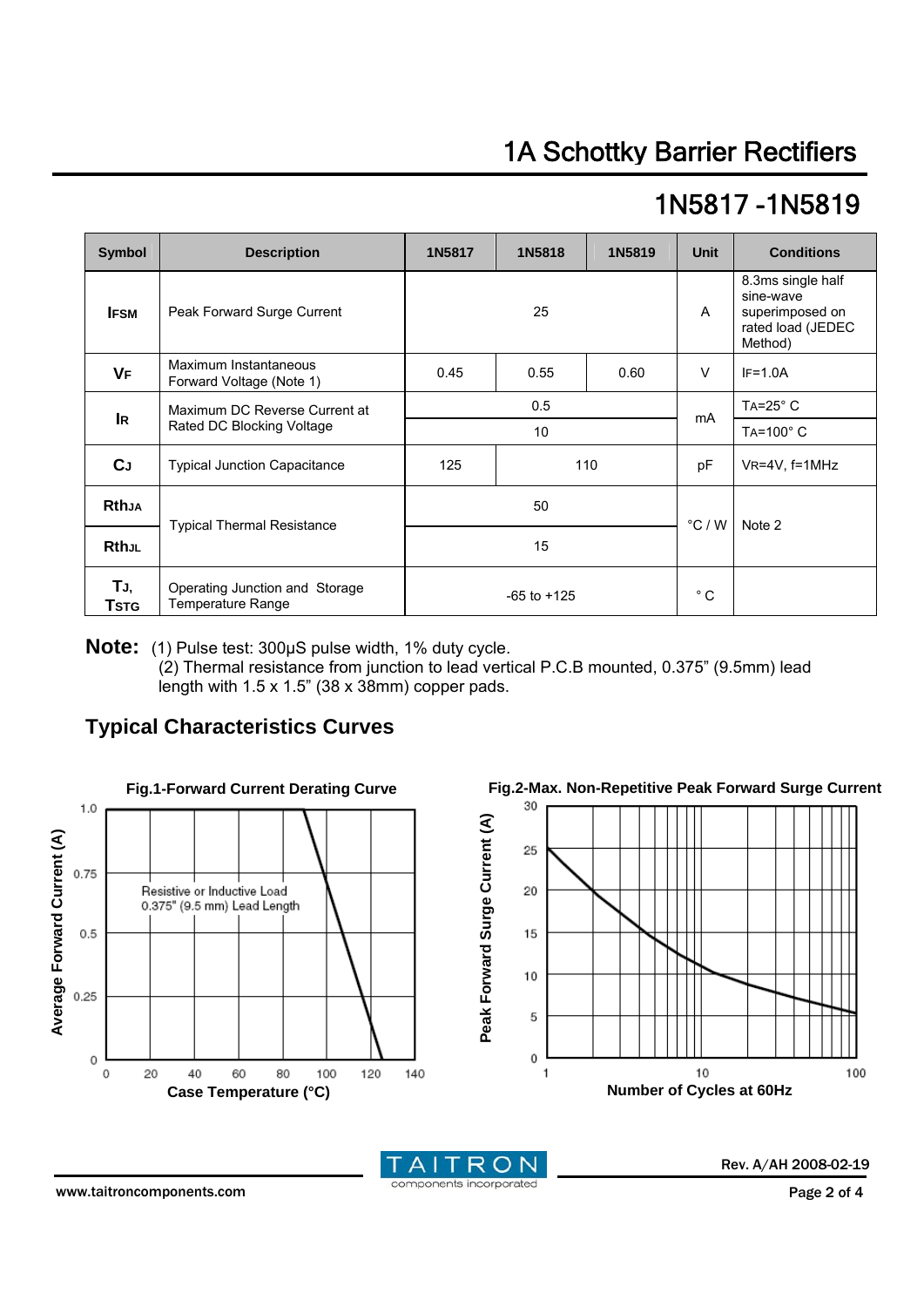# 1A Schottky Barrier Rectifiers

## 1N5817 -1N5819





Rev. A/AH 2008-02-19